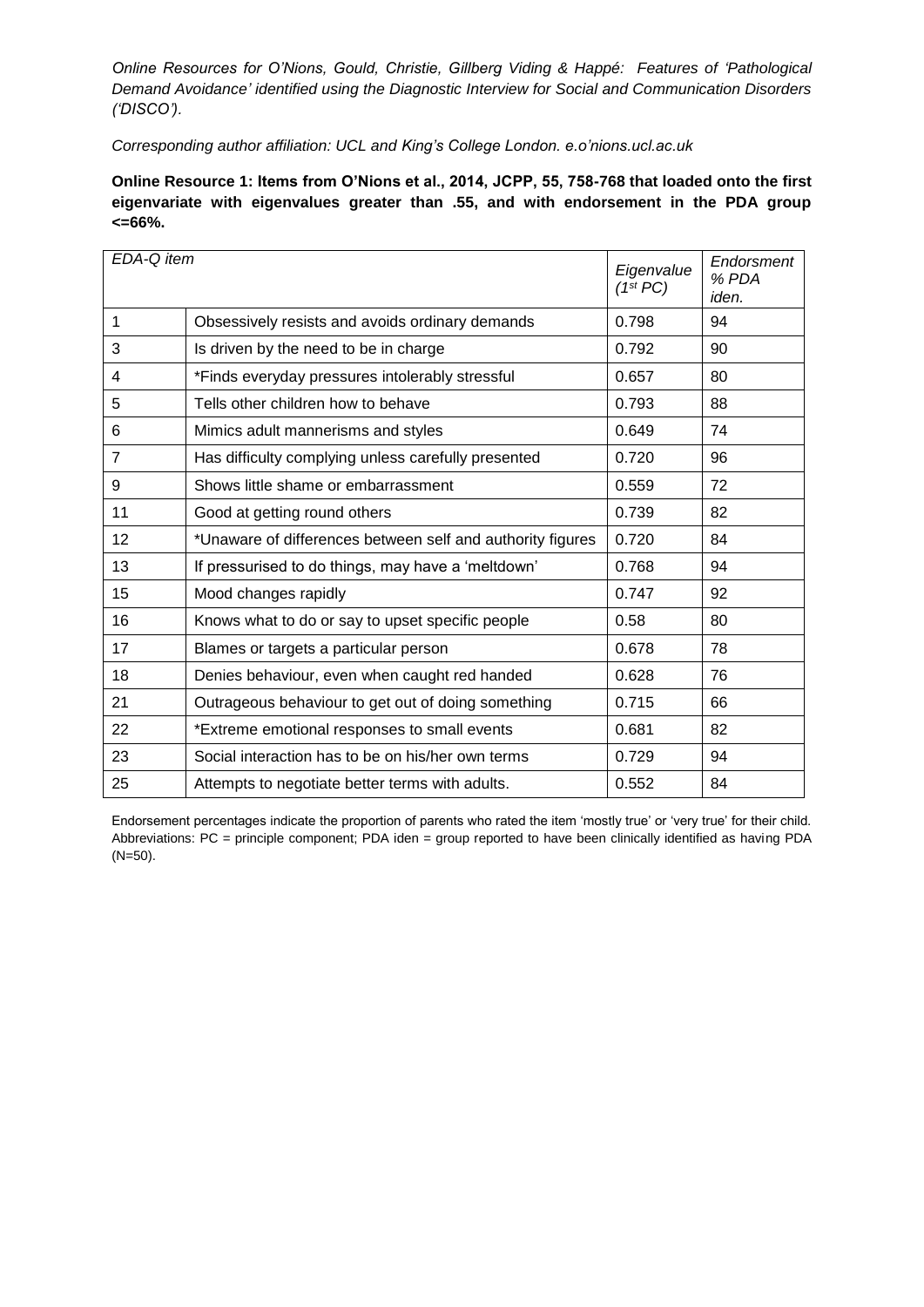### **Item description**

### **Lack of co-operation (LACKCOP)**

Does A strongly resist attempts to make her/him join in, learn new things, or to change behaviour; screams, has temper tantrums, scratches, bites, kicks or passively resists, or uses distracting techniques?

0 Marked

1 Minor

2 No problem

# **Apparently manipulative behaviour (MANBEH)**

Does A avoid demands by what appears to be socially manipulative strategies? (e.g. distracting the adult making demands, making an excuse such as "I have to do this first", runs away, hides, removes clothes, uses doll or puppet to make excuse. If all else fails, screams, hits, kicks in a panic).

0 Marked

1 Minor

2 No problem

# **Awareness of own identity (CIDENT)**

Is A aware of the age or social group to which he/she belongs? For children ask if A realises he/she is a child. For older children and adults ask about identification with work mates, social class. Does A give adults due respect?

0 Marked lack of awareness

1 Minor

2 No problem

## **Socially shocking behaviour (SHOCK)**

Does A shock other people by unexpected inappropriate actions for no apparent reason? (e.g. tearing up another person's work, pulling off someone's spectacles, taking pants down and urinating on floor, injuring someone else's pet animal).

0 Marked

1 Minor

2 No problem

## **Behaviour in public places (BEHAPUB)**

How does A behave when taken into shops, restaurants, other enclosed public spaces? Is it possible for one parent alone to take A into such places?

0 Major problem with outings

1 Minor

2 No problem

## **Fantasising, lying, cheating, stealing (LYING)**

Does A talk about fantasies as if real, or lie, or cheat, or steal?

0 Marked

1 Minor

2 No problem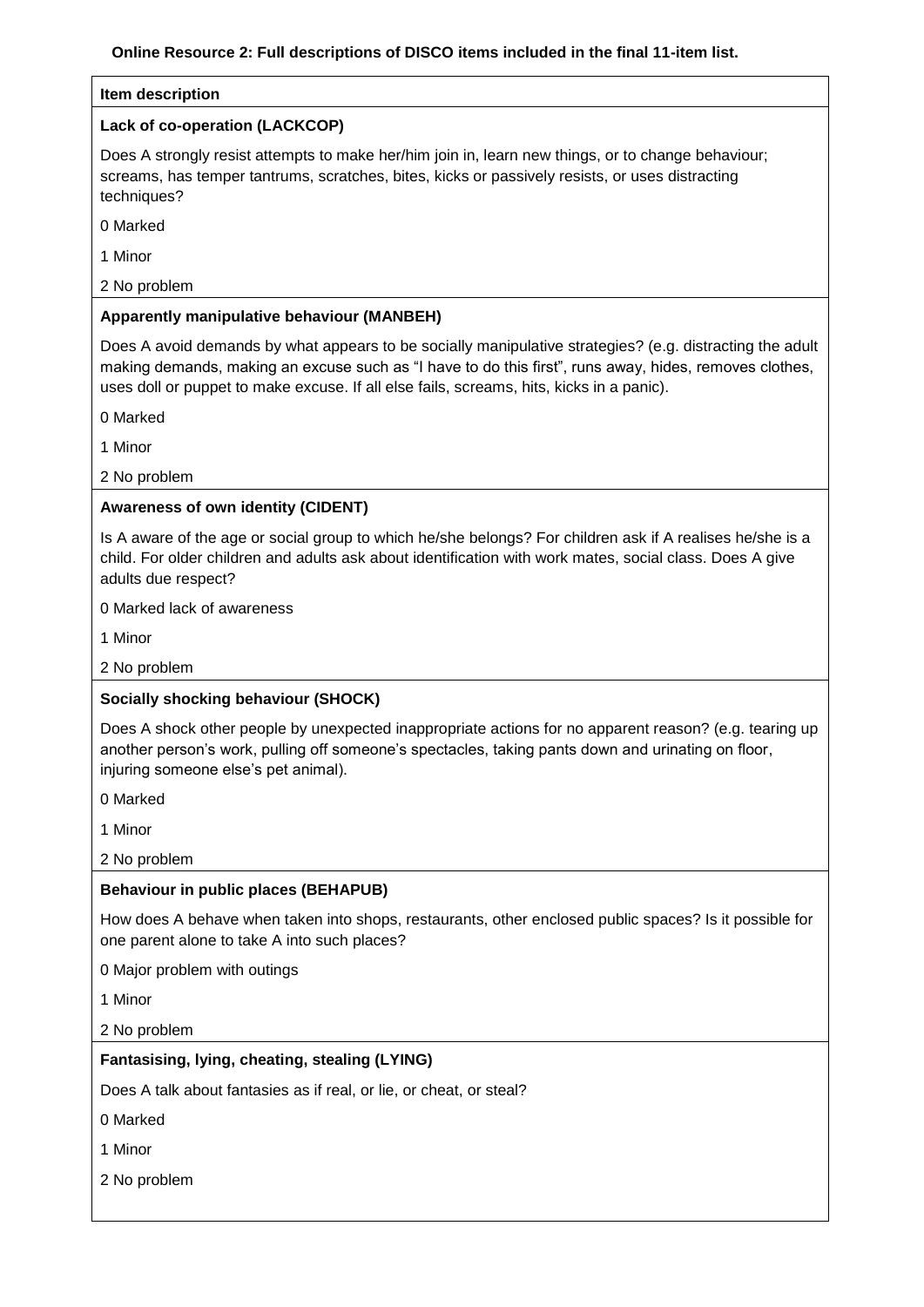| Inappropriate sociability (rapid, inexplicable changes from loving to aggression) (CINAPP)                                                                                                                                                                                |  |  |  |  |
|---------------------------------------------------------------------------------------------------------------------------------------------------------------------------------------------------------------------------------------------------------------------------|--|--|--|--|
| Does A at first sight appear to be sociable and friendly but can slip from loving to violent behaviour or<br>vice versa for no apparent reason? May show both together, e.g. saying 'I hate you' in a sweet voice<br>while hugging. May hug others too long and too hard. |  |  |  |  |
| 0 Marked                                                                                                                                                                                                                                                                  |  |  |  |  |
| 1 Some problem                                                                                                                                                                                                                                                            |  |  |  |  |
| 2 No problem                                                                                                                                                                                                                                                              |  |  |  |  |
| -8 No interaction                                                                                                                                                                                                                                                         |  |  |  |  |
| Using age peers as mechanical aids, bossy and domineering (CPEERAD)                                                                                                                                                                                                       |  |  |  |  |
| Does A use age peers solely as aids in own activities, e.g. to collect materials, to assist in building some<br>construction, to take a specified part in a scenario created by A?                                                                                        |  |  |  |  |
| 0 Marked, frequent                                                                                                                                                                                                                                                        |  |  |  |  |
| 1 Minor, occasional                                                                                                                                                                                                                                                       |  |  |  |  |
| 2 No problem                                                                                                                                                                                                                                                              |  |  |  |  |
| Difficulties with other people (DIFPEOP)                                                                                                                                                                                                                                  |  |  |  |  |
| Does A frequently tease, bully, refuse to take turns, make trouble?                                                                                                                                                                                                       |  |  |  |  |
| 0 Marked                                                                                                                                                                                                                                                                  |  |  |  |  |
| 1 Minor                                                                                                                                                                                                                                                                   |  |  |  |  |
| 2 No problem                                                                                                                                                                                                                                                              |  |  |  |  |
| <b>Repetitive acting out roles (CTROL)</b>                                                                                                                                                                                                                                |  |  |  |  |
| Does A act out the role of an object, animal, fictional person or real person so that A seems to become<br>the acted role - it is not just pretence? Is this a major part of A's play?                                                                                    |  |  |  |  |
| 0 Marked                                                                                                                                                                                                                                                                  |  |  |  |  |
| 1 Minor                                                                                                                                                                                                                                                                   |  |  |  |  |
| 2 No problem                                                                                                                                                                                                                                                              |  |  |  |  |
| -8 Des not engage in role play.                                                                                                                                                                                                                                           |  |  |  |  |
| <b>Harassment of others (HARAS)</b>                                                                                                                                                                                                                                       |  |  |  |  |
| Does A harass other people? (e.g. writing threatening letters, making verbal threats, stalking, untrue<br>accusations of sexual abuse)                                                                                                                                    |  |  |  |  |
| 0 Marked                                                                                                                                                                                                                                                                  |  |  |  |  |
| 1 Minor                                                                                                                                                                                                                                                                   |  |  |  |  |
| 2 No problem                                                                                                                                                                                                                                                              |  |  |  |  |
|                                                                                                                                                                                                                                                                           |  |  |  |  |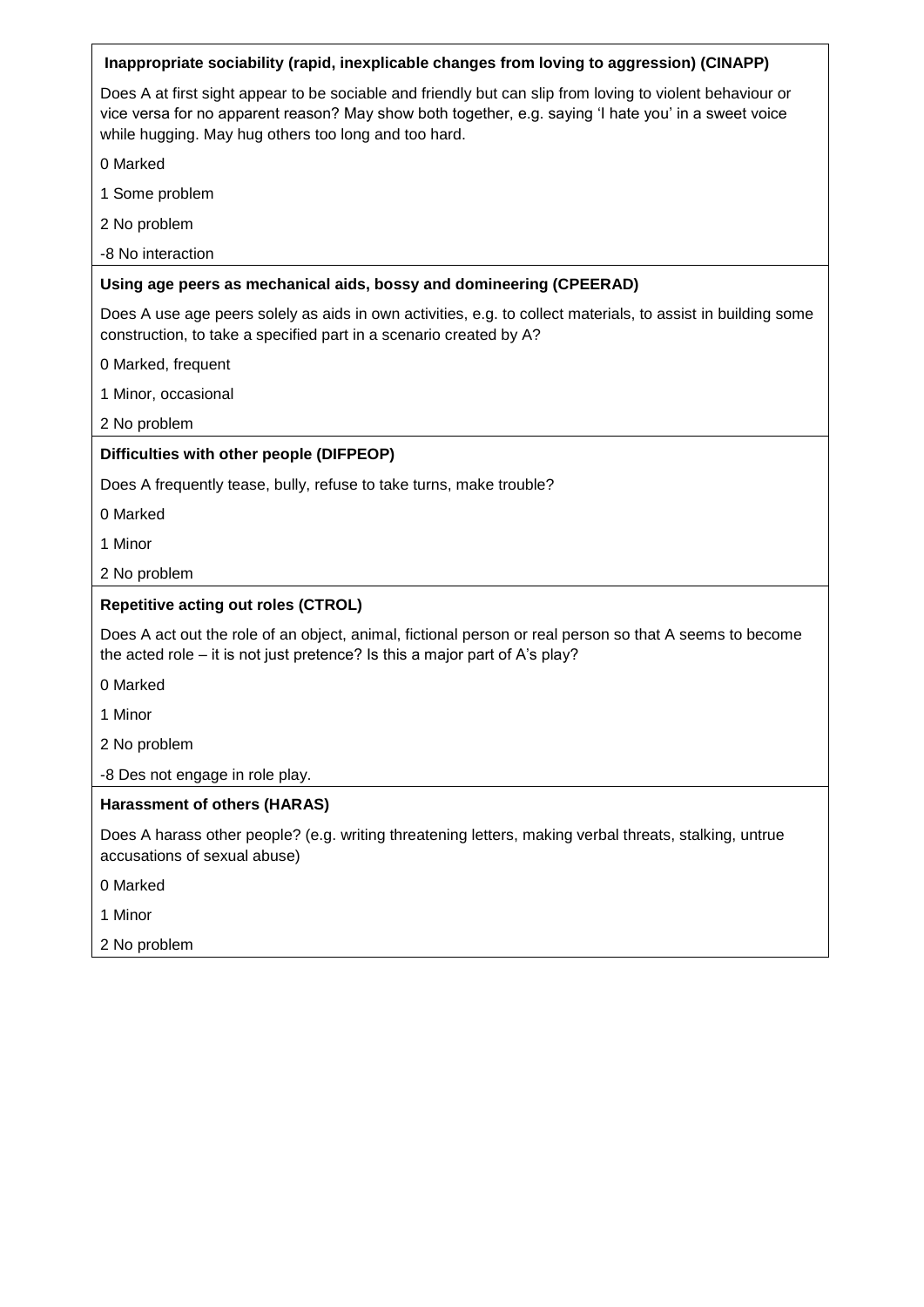# **Online Resource 3: Item total correlations for items in the 11 item measure.**

|                                                                                      | Corrected<br>Item-Total<br>Correlation<br>(N=62)* | Corrected<br>Item-Total<br>Correlation<br>(N=114)** |
|--------------------------------------------------------------------------------------|---------------------------------------------------|-----------------------------------------------------|
| Lack of co-operation                                                                 | .514                                              | .559                                                |
| Apparently manipulative behaviour                                                    | .506                                              | .435                                                |
| Awareness of own identity                                                            | .359                                              | .299                                                |
| Socially shocking behaviour                                                          | .442                                              | .444                                                |
| Behaviour in public places                                                           | .261                                              | .305                                                |
| Fantasising, lying, cheating, stealing                                               | .328                                              | .355                                                |
| Inappropriate sociability (rapid, inexplicable changes from loving<br>to aggression) | .340                                              | .350                                                |
| Using age peers as mechanical aids, bossy and domineering                            | .099                                              | .134                                                |
| Difficulties with other people                                                       | .481                                              | .518                                                |
| Repetitive acting out roles                                                          | .297                                              |                                                     |
| Harassment of others                                                                 | .338                                              | .342                                                |

Note: \*N=62 of 153 had full data on all of the items. N=114 had full data on all of the items if the role play item ('Repetitive acting out roles') was omitted.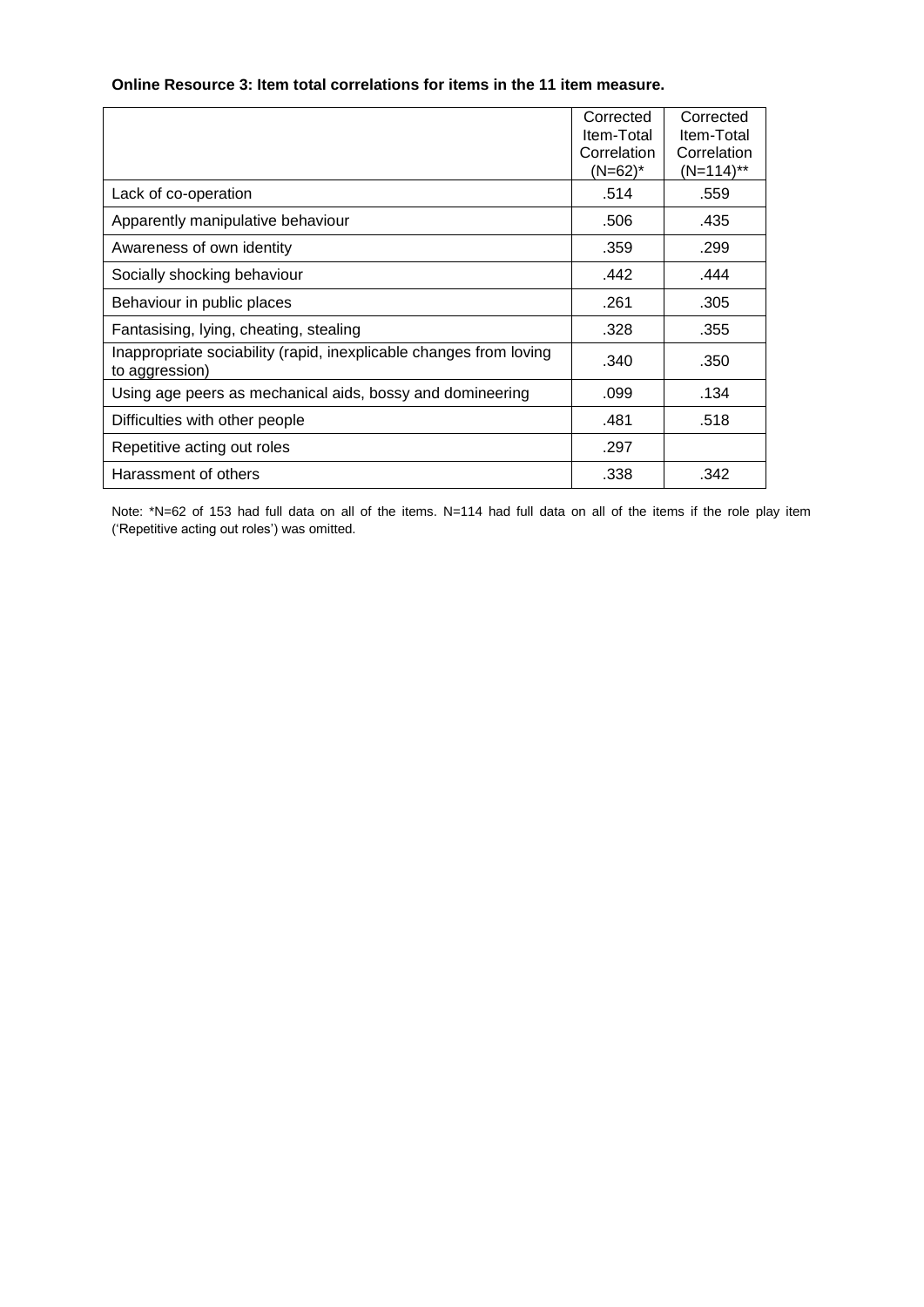**Online Resource 4: Summary measures of social interaction, social communication, social imagination, and rigid and repetitive pattern of interests and behaviours.**



A: Social interaction stratified by PDA group: ratings of past behaviour.

Ratings incorporated into the 'Aloof' interaction are: (1) 'Does not interact', (2) 'Interacts to obtain needs' and (3) 'Responds to physical contact'. For 'Passive' interaction, item is 'Does not initiate but responds to social contact'. For 'Active but odd' interaction, ratings are (1) 'Initiates contact but one sided' and (2) 'Stilted interaction'. There was no significant difference in ratings for the two PDA groups (N=27) vs. the rest of the sample (N=126) (Freeman-Halton extension of Fisher's exact test, two-sided, p=.202).



B: Social interaction stratified by PDA group: ratings of current behaviour.

Ratings incorporated into the 'Aloof' interaction are: (1) 'Does not interact', (2) 'Interacts to obtain needs' and (3) 'Responds to physical contact'. For 'Passive' interaction, item is 'Does not initiate but responds to social contact'. For 'Active but odd' interaction, ratings are (1) 'Initiates contact but one sided' and (2) 'Stilted interaction'. There was no significant difference in ratings for the two PDA groups (N=27) vs. the rest of the sample (N=126) (Freeman-Halton extension of Fisher's exact test, two-sided, p=.104).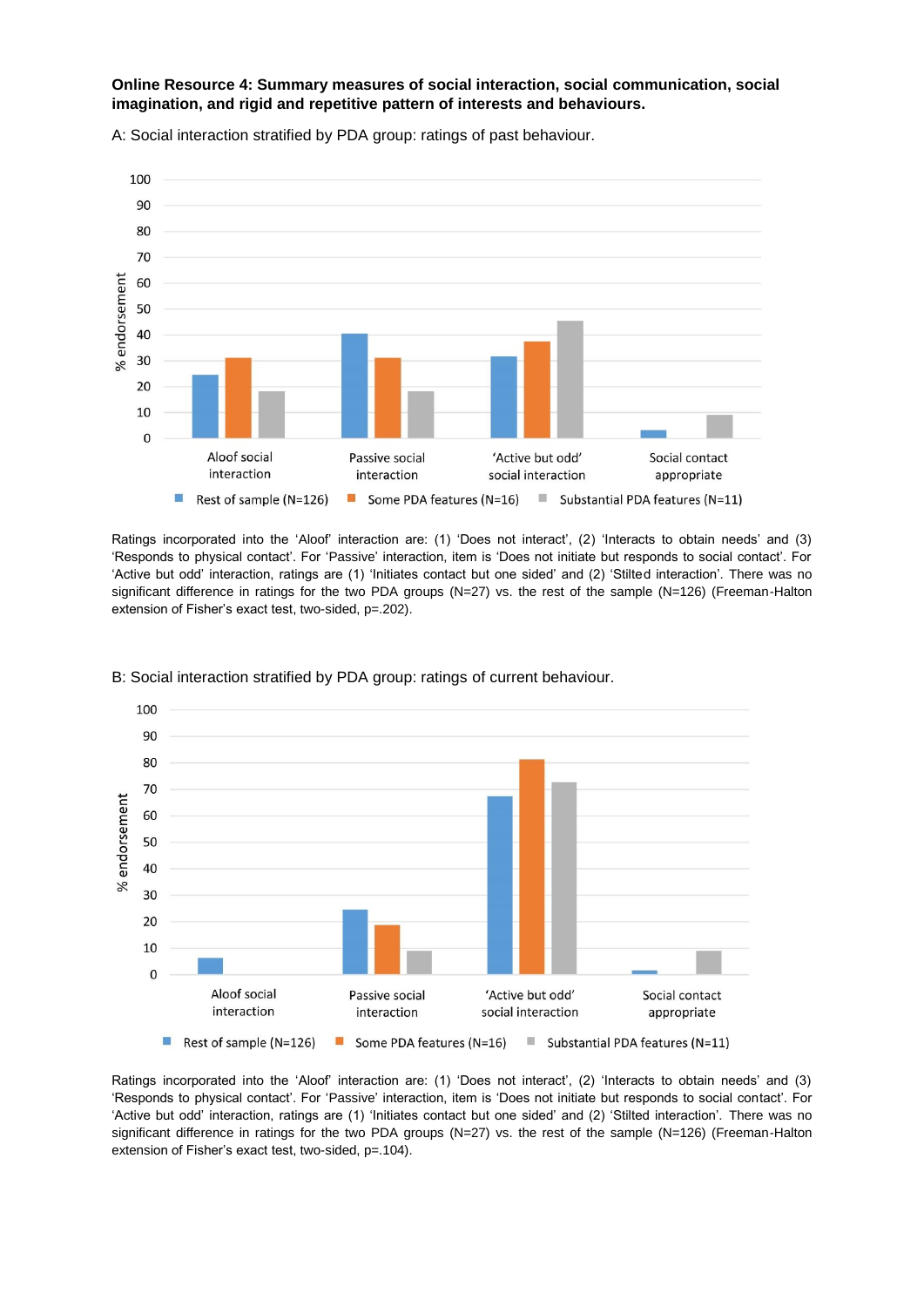

#### C: Social communication stratified by PDA group: ratings of past behaviour

There was no significant difference in ratings for social communication: ratings of past behaviour between the two PDA groups combined (N=26) vs. the rest of the sample (N=125) for (Freeman-Halton extension of Fisher's exact test, twosided, p=.616).



D: Social communication stratified by PDA group: ratings of current behaviour

The difference in ratings for social communication: ratings of current behaviour for the two PDA groups combined (N=26) vs. the rest of the sample (N=126) reached the threshold for nominal significance (Freeman-Halton extension of Fisher's exact test, two-sided, p=.044). However, this result would not survive correction for multiple comparisons.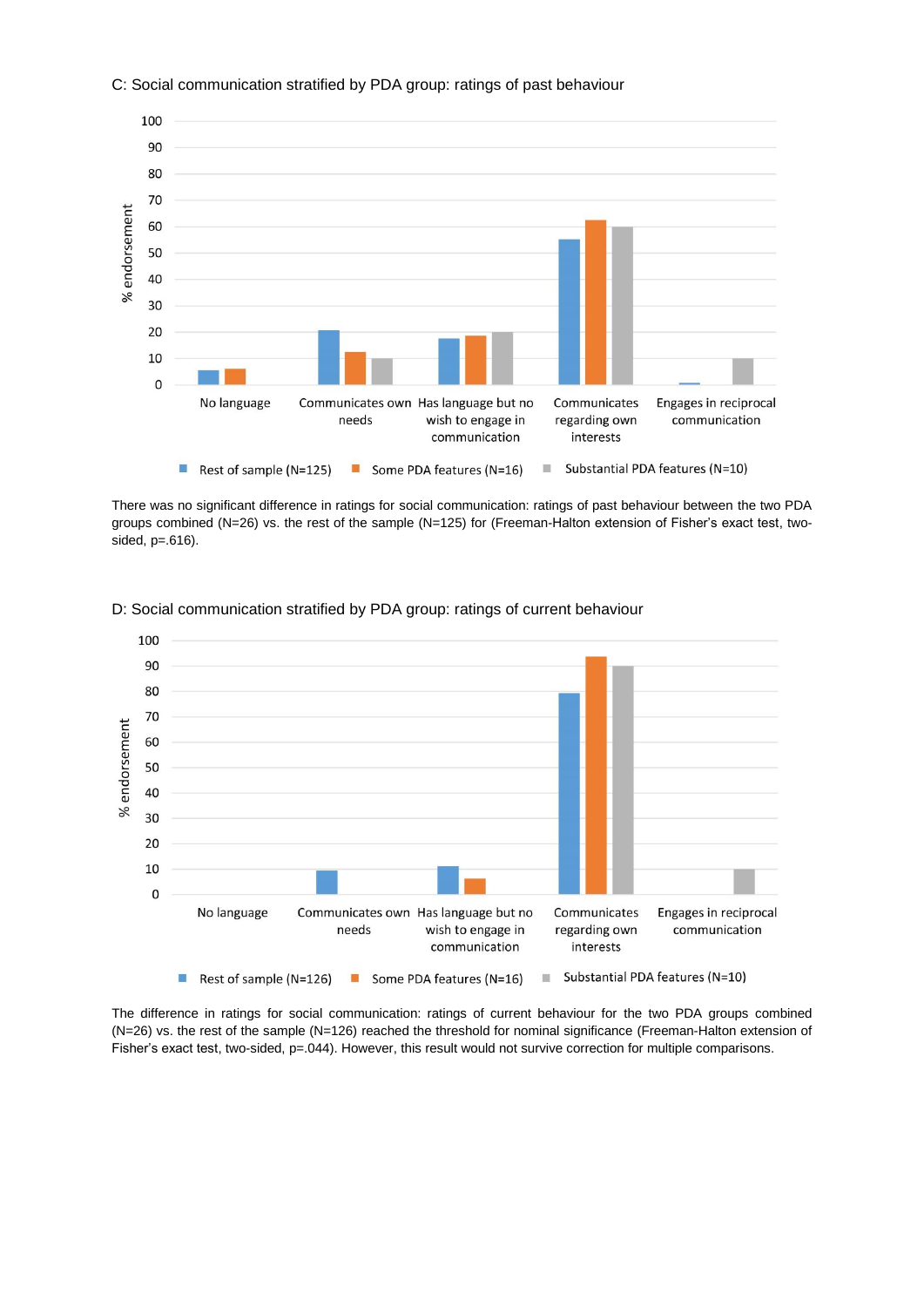

E: Social imagination/ pretend play stratified by PDA group: ratings of past behaviour

There was no significant difference in ratings of Social imagination/ pretend play: ratings of past behaviour for the two PDA groups (N=26) vs. the rest of the sample (N=126) (Freeman-Halton extension of Fisher's exact test, two-sided, p=.383).



#### F: Social imagination/ pretend play stratified by PDA group: ratings of current behaviour

There was no significant difference in ratings of Social imagination/ pretend play: ratings of current behaviour for the two PDA groups (N=24) vs. the rest of the sample (N=124) (Freeman-Halton extension of Fisher's exact test, two-sided, p=.372).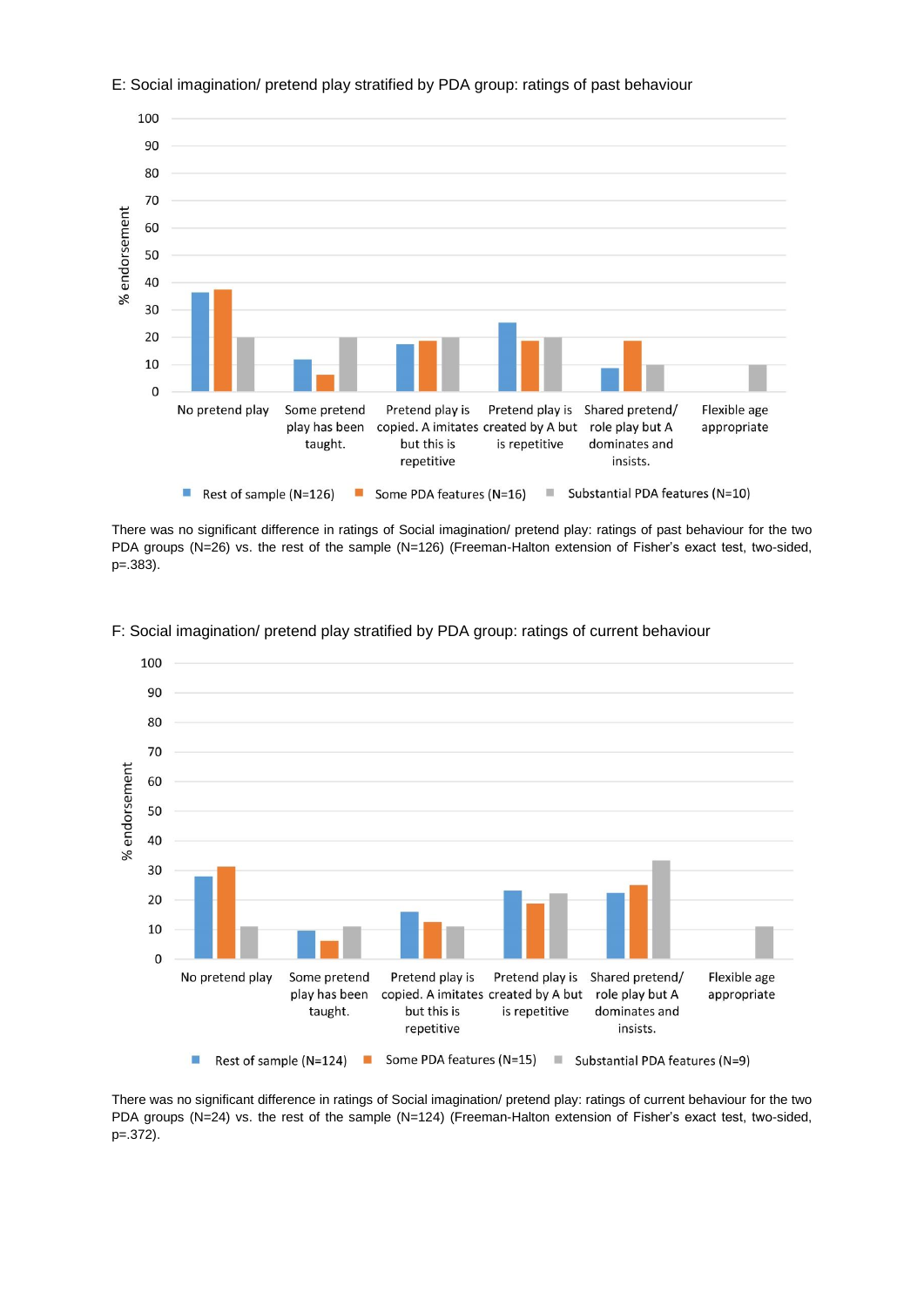

G: Rigid and repetitive pattern of activities stratified by PDA group: ratings of past behaviour

There was no significant difference in ratings of rigid and repetitive pattern of activities: past behaviour for the two PDA groups combined (N=26) vs. the rest of the sample (N=125) (Freeman-Halton extension of Fisher's exact test, twosided, p=.455).



H: Rigid and repetitive pattern of activities stratified by PDA group: ratings of current behaviour

There was no significant difference in ratings of rigid and repetitive pattern of activities: current behaviour for the two PDA groups combined (N=26) vs. the rest of the sample (N=126) (Freeman-Halton extension of Fisher's exact test, twosided, p=1.0).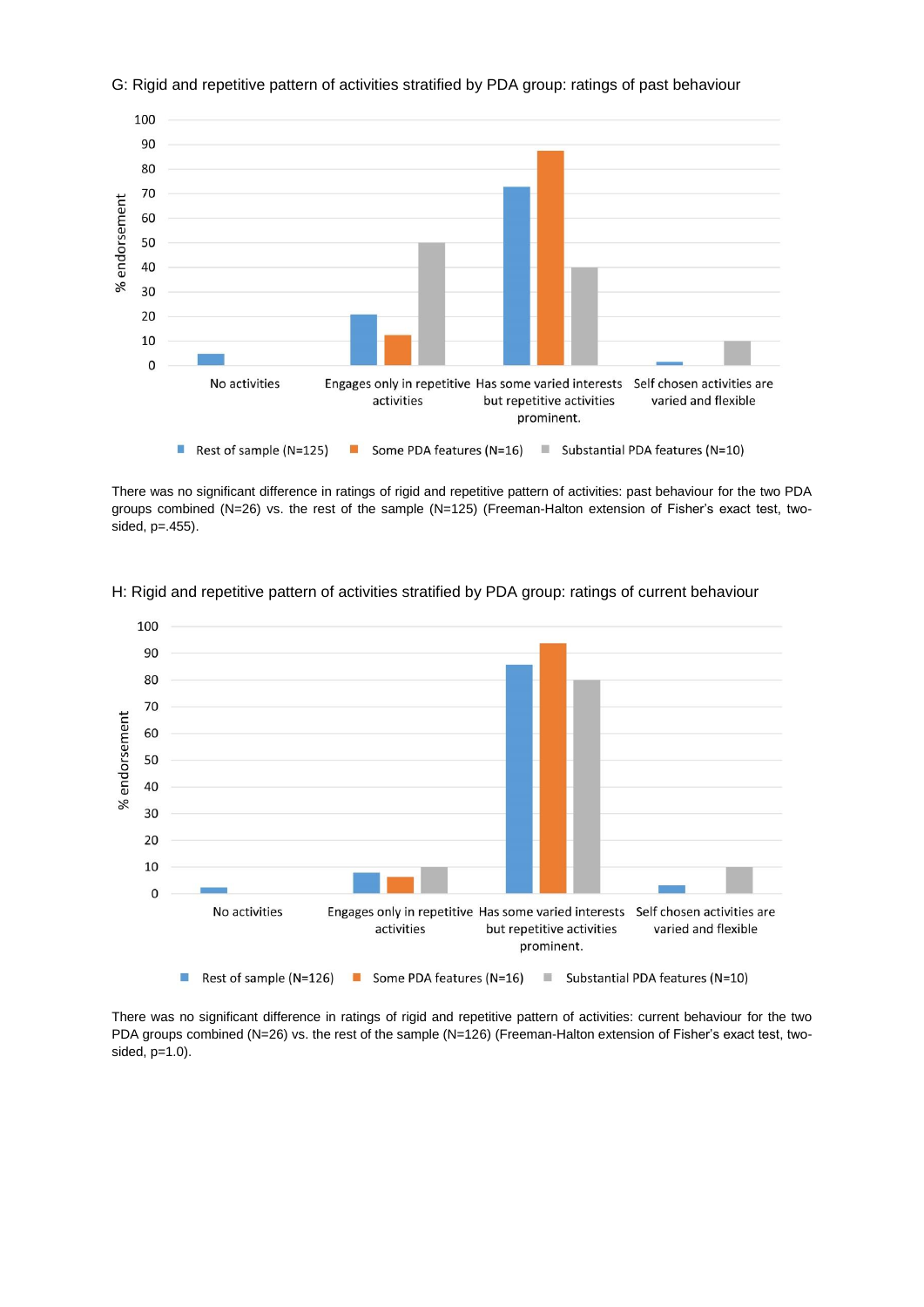# **Online Resource 5: Endorsement of DISCO items selected for potential relevance to PDA across the PDA groups and the rest of the sample**

|                                                                                         |           | % MINOR OR MARKED |                                |                                  | PDA vs.<br>Rest of the                         |  |
|-----------------------------------------------------------------------------------------|-----------|-------------------|--------------------------------|----------------------------------|------------------------------------------------|--|
|                                                                                         |           | Rest of<br>sample | Some<br><b>PDA</b><br>features | Marked<br><b>PDA</b><br>features | sample<br>(Fisher's<br>exact test,<br>2 sided) |  |
| PART 3 - SECTION XII - SOCIAL INTERRACTION - WITH ADULTS                                |           |                   |                                |                                  |                                                |  |
| <b>Awareness of own identity</b>                                                        | $N = 151$ | 46                | 81                             | 82                               | p < .001                                       |  |
| Does not seek comfort when in pain<br>or distress                                       | $N = 151$ | 62                | 56                             | 64                               | p > .1                                         |  |
| Does not give comfort to others                                                         | $N = 152$ | 81                | 88                             | 91                               | p > .1                                         |  |
| One sided social approaches                                                             | $N = 132$ | 91                | 93                             | 90                               | p > .1                                         |  |
| Lacks awareness of others' feelings                                                     | $N = 152$ | 91                | 100                            | 91                               | p > .1                                         |  |
| Laughs at others' distress                                                              | $N = 153$ | 41                | 63                             | 100                              | p < .001                                       |  |
| Fascination with violence                                                               | $N = 152$ | 23                | 19                             | 45                               | p > .1                                         |  |
| Lacks reaction to others' happiness                                                     | $N = 140$ | 81                | 79                             | 90                               | p > .1                                         |  |
| Limited sharing of interests and<br>enjoyment                                           | $N = 153$ | 83                | 100                            | 82                               | p > .1                                         |  |
| Avoidance of age peers                                                                  | $N = 153$ | 50                | 69                             | 36                               | p > .1                                         |  |
| PART 3 - SECTION XIII - SOCIAL INTERACTION - WITH AGE PEERS                             |           |                   |                                |                                  |                                                |  |
| Lack of interaction with age peers                                                      | $N = 153$ | 71                | 50                             | 55                               | $p = .072$                                     |  |
| Peers are not referred companions                                                       | $N = 124$ | 66                | 77                             | 56                               | p > .1                                         |  |
| Quality of interaction impaired                                                         | $N = 117$ | 94                | 100                            | 100                              | p > .1                                         |  |
| Inappropriate sociability (rapid,<br>inexplicable changes from loving<br>to aggression) | $N = 119$ | 34                | 70                             | 78                               | $p = .021$                                     |  |
| Lacks emotional response to age<br>peers                                                | $N = 123$ | 82                | 93                             | 100                              | p > .1                                         |  |
| Lacks conventions of peer<br>interaction                                                | $N = 101$ | 85                | 100                            | 100                              | p > .1                                         |  |
| Using age peers as mechanical<br>aids, bossy and domineering                            | $N = 151$ | 14                | 40                             | 36                               | $p = .011$                                     |  |
| Lacks friendship with age peers                                                         | $N = 133$ | 60                | 79                             | 82                               | p > .1                                         |  |
| Quality of friendship impaired                                                          | $N=47$    | 67                | 100                            | 100                              | $p = .074$                                     |  |
| Bullying and teasing by age peers<br>$N = 132$                                          |           | 57                | 73                             | 100                              | $p = .040$                                     |  |

Items marked in bold reached the nominal significance threshold for increased endorsement in the PDA groups vs. the rest of the sample (Fisher's exact test, two sided).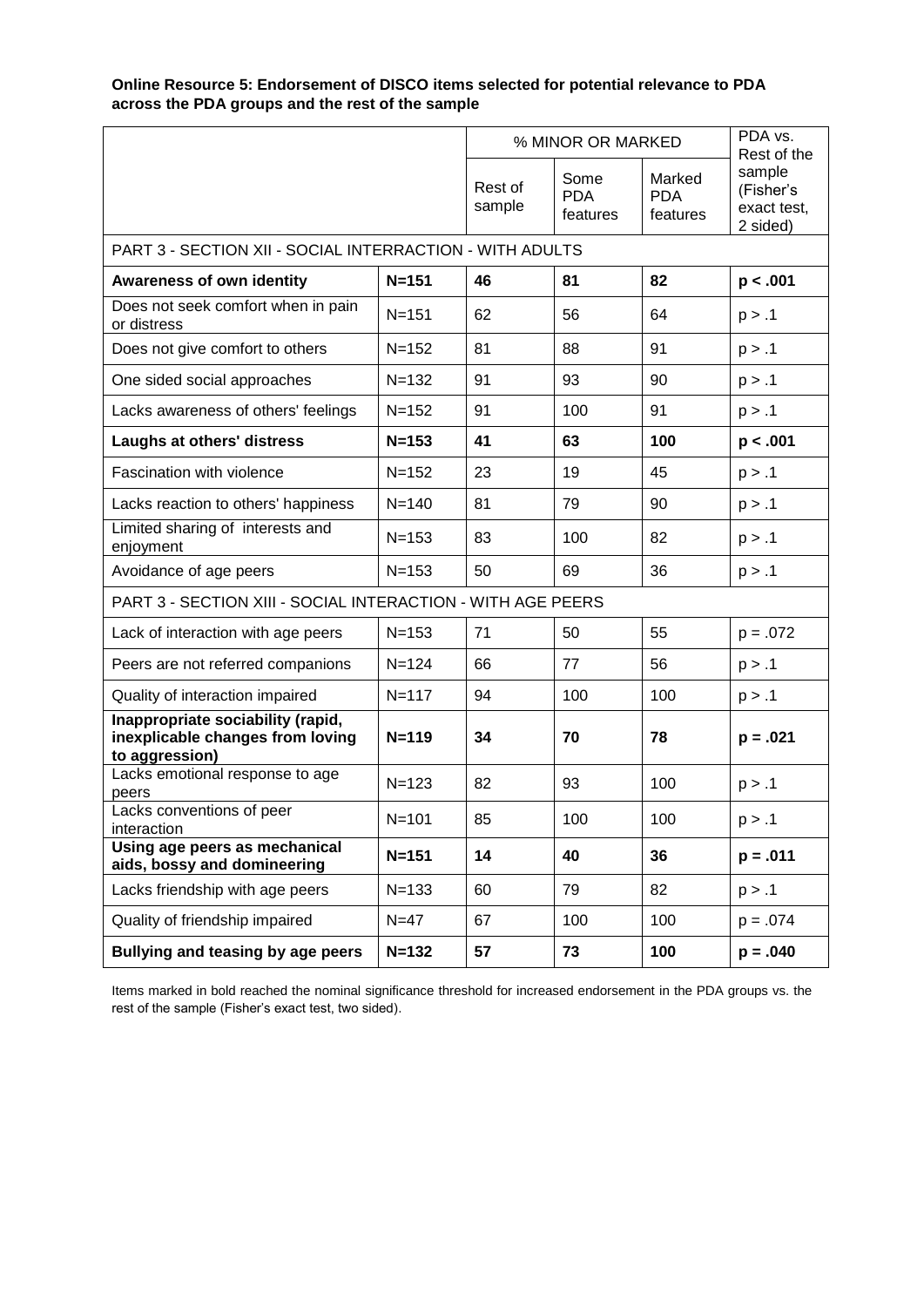|                                                                          |           | % MINOR OR MARKED |                                | PDA vs.<br>Rest of the           |                                                |  |
|--------------------------------------------------------------------------|-----------|-------------------|--------------------------------|----------------------------------|------------------------------------------------|--|
|                                                                          |           | Rest of<br>sample | Some<br><b>PDA</b><br>features | Marked<br><b>PDA</b><br>features | sample<br>(Fisher's<br>exact test,<br>2 sided) |  |
| PART 3 - SECTION XV - IMAGINATION                                        |           |                   |                                |                                  |                                                |  |
| Role play - lacks ability to pretend<br>with awareness of dramatic role. | $N = 150$ | 83                | 81                             | 82                               | p > .1                                         |  |
| No pretend or role play of any sort                                      | $N = 151$ | 33                | 44                             | 27                               | p > .1                                         |  |
| Role play lacks spontaneous quality<br>- is copied                       | $N = 100$ | 56                | 38                             | 64                               | p > .1                                         |  |
| Absence of shared imaginative<br>activities with age peers.              | $N = 99$  | 57                | 44                             | 64                               | p > .1                                         |  |
| Lack of curiosity about self or the<br>world                             | $N = 153$ | 74                | 88                             | 82                               | p > .1                                         |  |
| Lack of spontaneous pretend play                                         | $N = 149$ | 47                | 44                             | 36                               | p > .1                                         |  |
| Repetitive pretend play - not varied                                     | $N = 81$  | 44                | 56                             | 45                               | p > .1                                         |  |
| Repetitive acting out roles                                              | $N=72$    | 51                | 86                             | 83                               | $p = .093$                                     |  |
| PART 4 - SECTION V - ROUTINES & RESISTANCE TO CHANGE                     |           |                   |                                |                                  |                                                |  |
| Repetitive questionning                                                  | $N = 147$ | 56                | 88                             | 55                               | p > .1                                         |  |
| Repetitive themes                                                        | $N = 141$ | 72                | 81                             | 73                               | p > .1                                         |  |
| Obsession with a person                                                  | $N = 152$ | 32                | 25                             | 36                               | p > .1                                         |  |
| PART 4 - SECTION VI - OVERALL PATTERN OF ACTIVITIES                      |           |                   |                                |                                  |                                                |  |
| Inability to remain sitting                                              | $N = 147$ | 32                | 63                             | 55                               | $p = .008$                                     |  |
| Continual motor restlessness                                             | $N = 150$ | 41                | 63                             | 45                               | p > .1                                         |  |
| Hyperactivity                                                            | $N = 151$ | 37                | 44                             | 55                               | p > .1                                         |  |
| Fixed, repeated motor<br>stereotypies                                    | $N = 153$ | 29                | 75                             | 27                               | $p = .012$                                     |  |
| Excessive repetition of activities                                       | $N = 153$ | 27                | 38                             | 18                               | p > .1                                         |  |
| PART 5 - SECTION I - EMOTIONS                                            |           |                   |                                |                                  |                                                |  |
| Lack of emotional expression                                             | $N = 151$ | 55                | 56                             | 64                               | p > .1                                         |  |
| Unhappiness, misery                                                      | $N = 153$ | 52                | 56                             | 82                               | p > .1                                         |  |
| Changeable mood                                                          | $N = 153$ | 58                | 81                             | 73                               | $p = .080$                                     |  |
| <b>Crying and moaning</b>                                                | $N = 152$ | 23                | 44                             | 45                               | $p = .031$                                     |  |
| Laughing for no reason                                                   | $N = 152$ | 42                | 56                             | 91                               | $p = .010$                                     |  |
| Puzzlement                                                               | $N = 151$ | 61                | 63                             | 45                               | p > 1                                          |  |
| Anxiety                                                                  | $N = 153$ | 75                | 94                             | 91                               | $p = .069$                                     |  |
| <b>Special Fears</b>                                                     | $N = 151$ | 52                | 38                             | 55                               | p > .1                                         |  |

Items marked in bold reached the nominal significance threshold for increased endorsement in the PDA groups vs. the rest of the sample (Fisher's exact test, two sided).